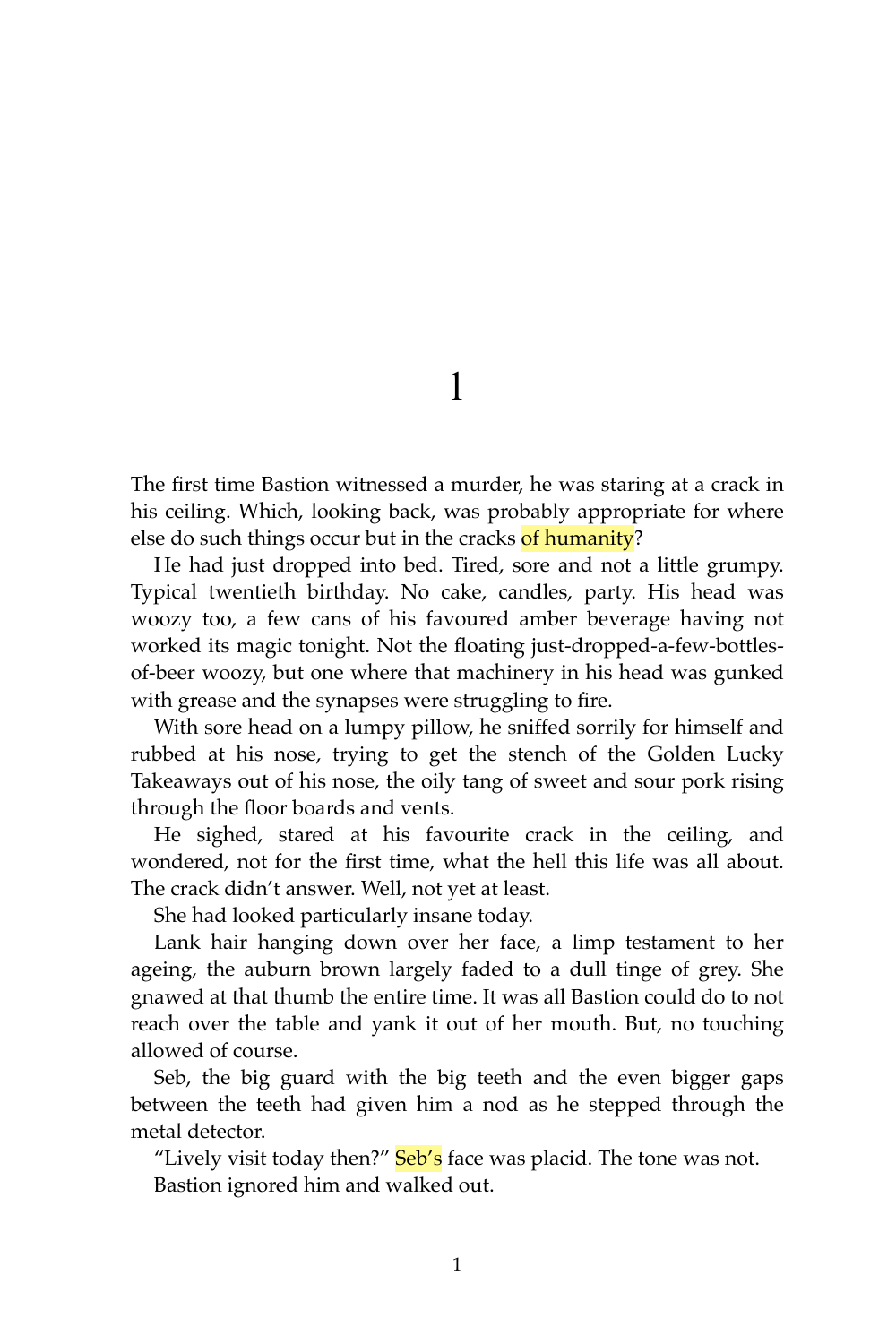At least Mason had remembered his birthday, had even shouted him to McDonald's. But, it hadn't ended the greatest when Bastion curtly told him to mind his own business.

"Chill man, just asking."

"Yeah, well maybe I don't want you asking."

"Well stuff-you very much." Pause. "Even shouted you to Maccas prick."

"Didn't ask you to."

It wasn't deserved, but Bastion's back was up and sometimes his mouth came out fighting.

Mason had walked off, after another 'stuff you'.

And so, instead of maybe hanging out with Mason and Stace and Roddy, he was climbing into bed, half drunk with a woozy, cottonwool head, trying to forget the vacant look in his mother's eyes.

Which was when the tremors started.

They began in his feet, an uncontrollable shaking that had his toes curled over and his calves thrumming against the blanket. It was at that moment, as his legs began to drum an electric beat on the bedsheets, that Bastion realised that the alcohol-infused headache had suddenly receded and his mind suddenly felt remarkably clear. The tremor had ascended to his chest and arms now, and his hands had joined in the spastic cadence, adding a counter-point to his feet. Despite his body being all kinds of crazy, his mind had found a whole new operating frequency, every detail in the room becoming clear.

All Bastion could think was that this was a pretty shitty time for his head to kick into gear, just so he could watch his body dance the electric boogaloo across the bed.

Of course, thoughts of death passed through his mind. He hadn't been very good to his body over the years, and he wondered if it was now gonna wave goodbye and kick him on to the next phase.

He could just hear its snide voice as it packed up shop: "*Sorry Bastion, times up buddy. I can't take no more of your crappy breakfasts and your sedentary lifestyle and a liver that you've shot to hell. Those hot cakes this morning were a pound of fat too far. But, before you go, I think I'll put on a show and dance my way out. Oh, and just to show you I'm not a bad sport, I'll let you watch it all in perfect 1080 HD.*"

So, he just lay there shaking, possessed by a bad case of the spastic jitterbug while his mind logged it all in perfect, observant detail.

Strangely enough, he didn't feel an ounce of fear.

Bastion had heard of such things. People recounting their brushes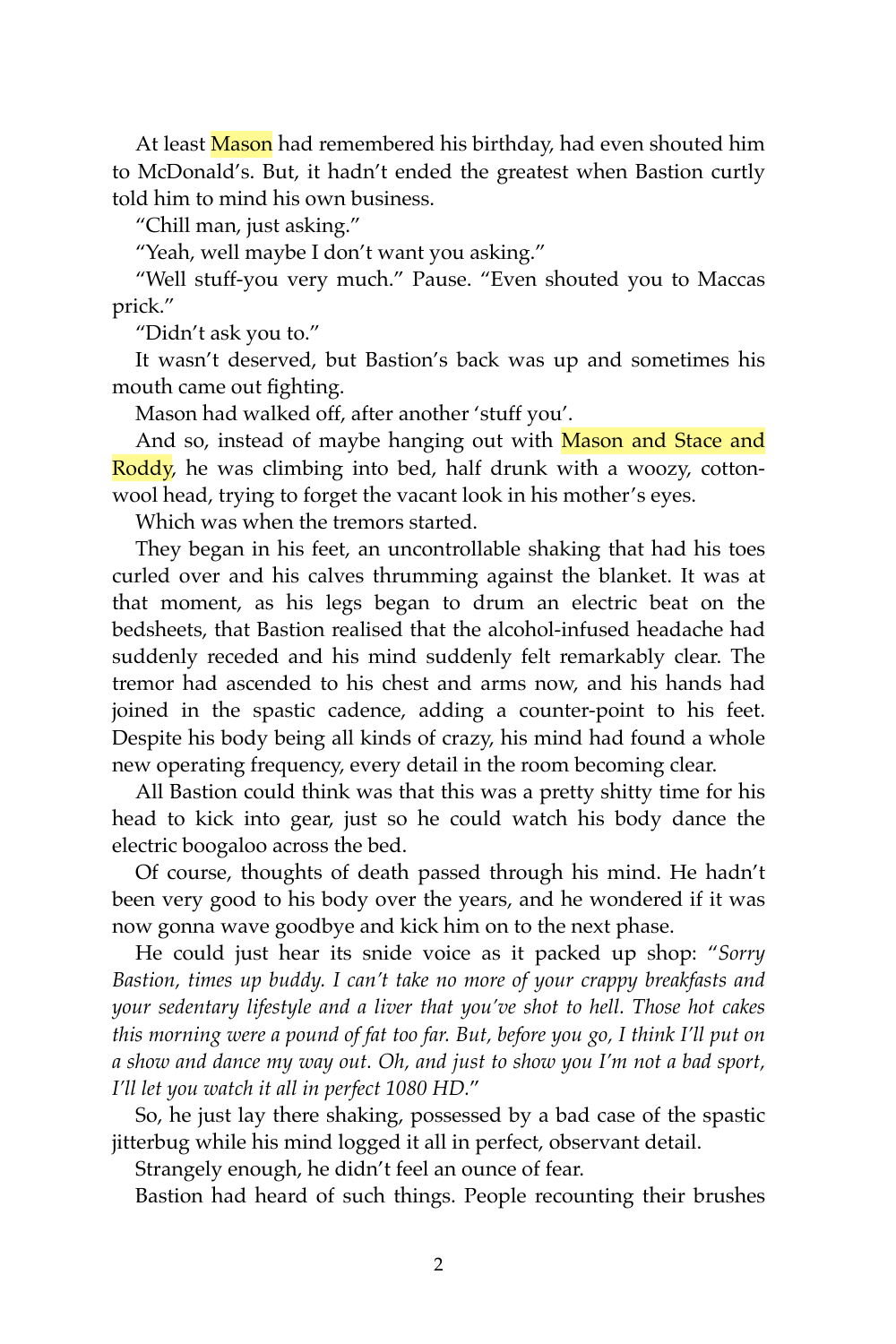## 80000

with death and how time slowed down and brought with it a remarkable clarity. Of course, it was difficult to say it slowed down with his feet drumming an epileptic beat on the bed, but he was definitely taking in more detail. Every detail in the room was brought into crystal focus. He noticed the cobwebs in the corner, the same ones he'd been looking at for a few weeks, nay months now. He saw Mr. Spider nestled comfortably amongst his silken strands, glassy eyes watching the crazy human as he danced. He noticed how grimy the ceiling was and thought that he really should do something about that. He smelt the mustiness of unwashed clothes lying beneath the bed, the smell of a twenty year old that was spending too much time on his own. He saw it all, and was almost overcome with a desire to clean it *all* up, his life included.

Unfortunately, at this moment of clarity he was also mid super fit, so he couldn't do much but lay there, limbs twerking and crumping, and observe the sad state of his bedroom, a blunt metaphor for the sad state of his life.

Bastion stared up at the ceiling, not sure what else to do but wait it out. Either he was gonna shake himself into the next life, or he would exhaust himself and things would end in one hell of a headache.

He found his favourite crack in the ceiling and fixed his gaze on it.

Then came the shadows, creeping in from the edges of the room.

Great, he thought. There goes my vision. I'm not even gonna be able to watch the end of the show. He could practically hear his body laughing at the joke.*Gotcha!*

Sadly, all the worse for him, it was the exact opposite. He didn't lose his vision. And, it most certainly wasn't the end.

At first, Bastion thought he was losing his vision completely. The shadows expanding and reaching for the centre of the room. Then his body gave an almighty shudder , a last shaking loose of the gears, before lying blessedly still.

Then he saw that his crack, the one that looked like a demented Superman 'S' was moving. Well, not moving exactly, but *growing*. The ends extending from where they ended towards the edges of the room and into the shadows.

Bastion thought his mind was definitely gone by this point, which couldn't be right because he still enjoyed crisp mental clarity. But, he thought of his mother's vacant stare and wondered if she too saw things that weren't there with crystal clarity. The thought disturbed